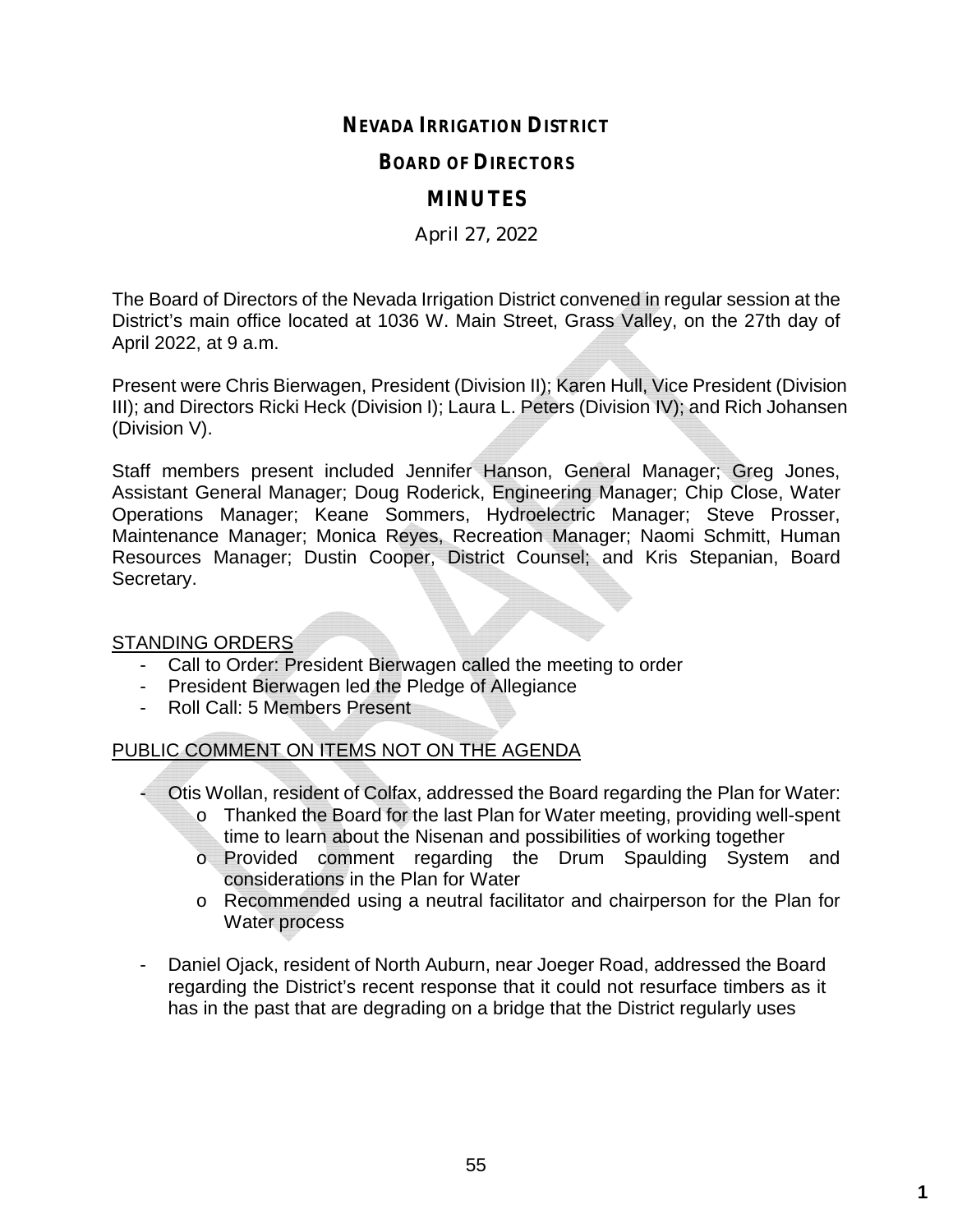# April 27, 2022

# **CONSENT AGENDA**

President Bierwagen pulled the following items from the Consent Agenda for discussion at the request of members of the Board:

- Item 3A: Minutes of Regular Meeting on March 23, 2022
- Item 3C: Establish District Policy 5300 Ad Hoc Committees
- $\bullet$  Item 3D: District Policy 5040 Board Actions and Decisions

Public Comment: None

**Director Hull motioned for approval of the Consent Agenda, excluding Items 3A, 3C, and 3D. Director Johansen seconded the motion, and it was unanimously approved.**

The following Consent Agenda items were approved:

#### MINUTES – March 28, 2022, Special Meeting

**Approved the Minutes of the special meeting on March 28, 2022. M/S/C Hull/Johansen, unanimously approved.**

WARRANTS, PROJECT AND FACILITIES REPORT, AND INVESTMENT TRANSACTIONS REPORT

**Ratified the issuance of warrants by receiving and filing the Check Registers, Project and Facility Report, and Investment Transaction Report for the period March 19 to April 8, 2022. M/S/C Hull/Johansen, unanimously approved.**

Items pulled from the Consent Agenda for Discussion:

### MINUTES – March 23, 2022, Regular Meeting

Jennifer Hanson, General Manager, responded to questions raised by members of the Board.

Public Comment: None

**Approved the Minutes of the regular meeting on March 23, 2022, as amended to include the following to Director Bierwagen's Board Member Reports:**

- o **President Bierwagen referenced the Bear River as a low-elevation drainage ditch**
- o **President Bierwagen indicated that he is running on a platform in support of Centennial Reservoir**

**M/S/C Heck/Hull, unanimously approved.**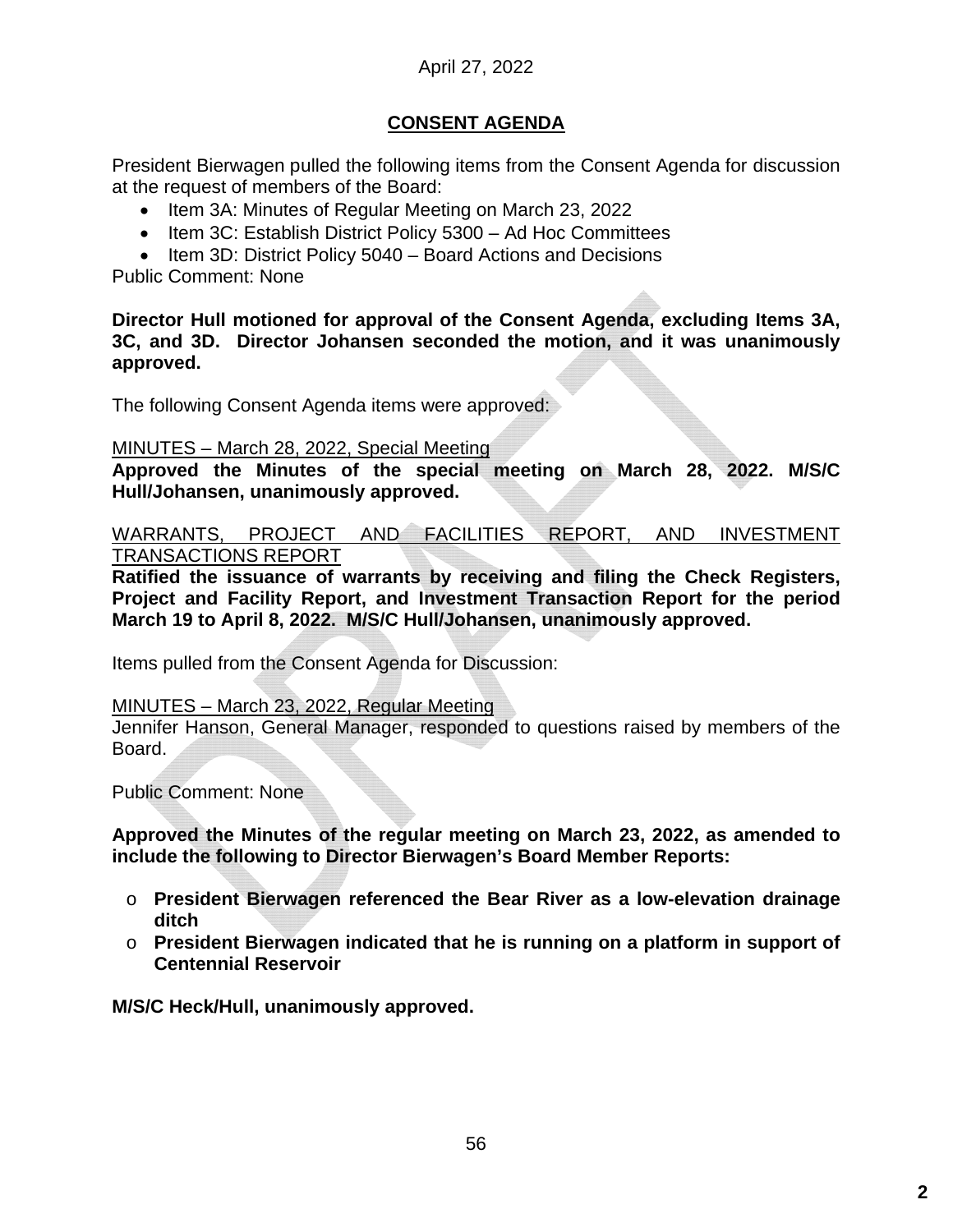## April 27, 2022

# ESTABLISH DISTRICT POLICY 5300 - AD HOC COMMITTEES

Jennifer Hanson, General Manager, presented the item.

Board Discussion ensued regarding clarifying the purview of District business and the flexibility for the Board to create ad hoc committees when it chooses.

Public Comment: None

**Director Hull made a motion to adopt Resolution No. 2022-20 (Establishing District Policy 5300 – Ad Hoc Committees). Director Heck seconded the motion.** 

**Motion passed on the following roll call vote:**

| <b>Heck, Division 1</b>      | Aye       |
|------------------------------|-----------|
| <b>Bierwagen, Division 2</b> | Aye       |
| <b>Hull, Division 3</b>      | Aye       |
| <b>Peters, Division 4</b>    | <b>No</b> |
| <b>Johansen, Division 5</b>  | Aye       |
|                              |           |

DISTRICT POLICY 5040 - BOARD ACTIONS AND DECISIONS

Jennifer Hanson, General Manager, presented the item.

Board discussion ensued regarding clarifying "high-level oversight" and "oversight" contract policies and financial reporting.

Public Comment: None

**Director Johansen made a motion to adopt Resolution No. 2022-25 (Updates to District Policy 5040 - Board Actions and Decisions). Director Heck seconded the motion.**

**Motion passed on the following roll call vote:**

| <b>Heck, Division 1</b>      | Aye |
|------------------------------|-----|
| <b>Bierwagen, Division 2</b> | Aye |
| <b>Hull, Division 3</b>      | Aye |
| <b>Peters, Division 4</b>    | No  |
| <b>Johansen, Division 5</b>  | Aye |

# **GENERAL ORDERS**

WATERSHED DEPARTMENT BUDGET ADJUSTMENT & CONTRACT APPROVAL Greg Jones, Assistant General Manager, and Neysa King, Watershed Resources Administrator, presented the item.

Public Comment: None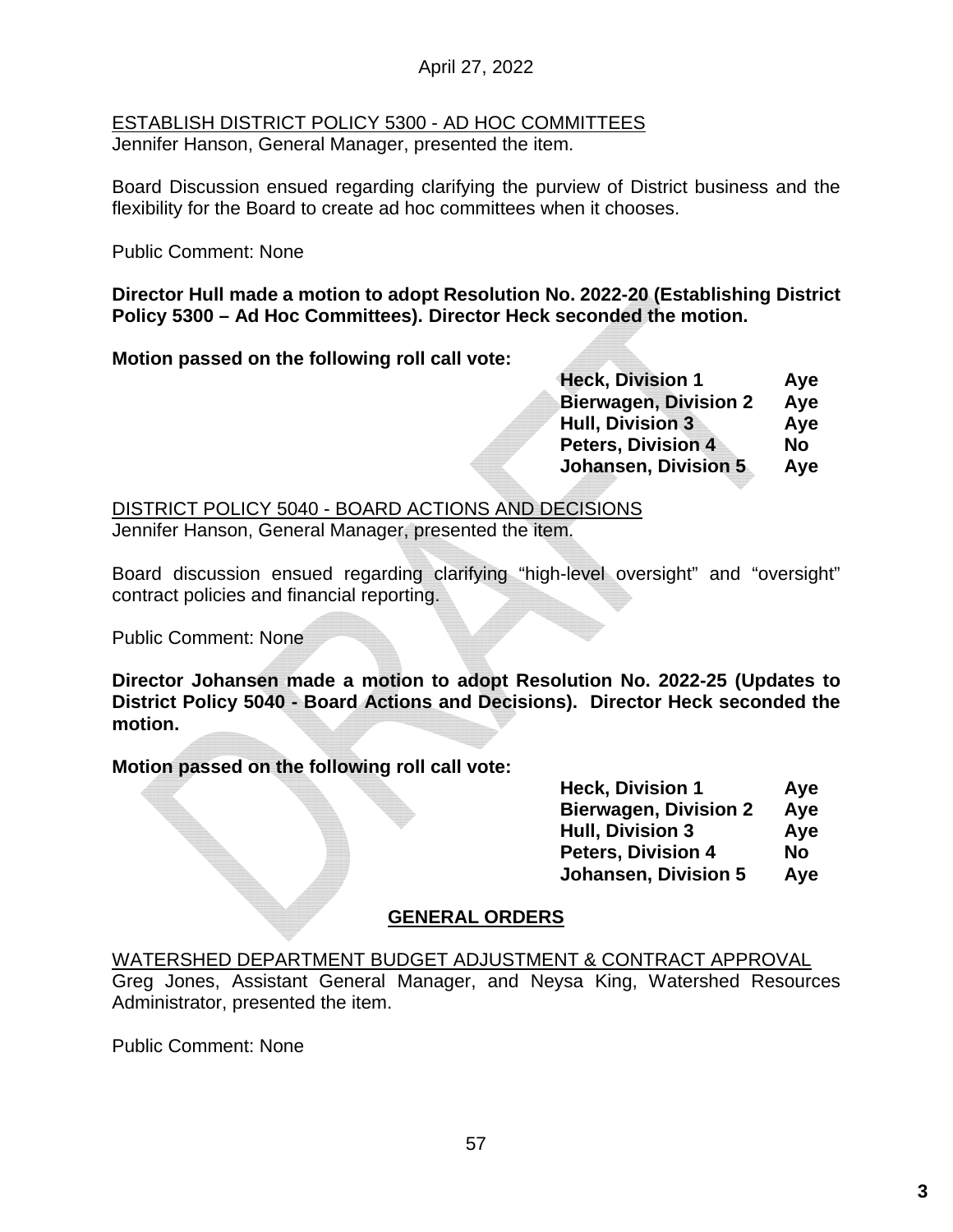**Adopted Resolution 2022-26 (English Meadow Restoration Project Budget Amendment and Contractor Expense), approved Project contract expense, and authorized the General Manager to execute the appropriate documents. M/S/C Peters/Johansen, unanimously approved.**

### NID OFF-SEASON WATER SERVICES

Chip Close, Water Operations Manager, presented the informational item.

Public Comment: None

The Board reviewed and discussed off-season water services offered by the District, and Board discussion ensued regarding conducting a future workshop to include the public while looking into possible solutions.

The meeting recessed at 10:40 a.m. and reconvened at 10:48 a.m.

TEMPORARY SERVICE LOCATION PROGRAM - PROPOSED MODIFICATIONS Doug Roderick, Engineering Manager, presented the item.

Public Comment: None

Board discussion and input ensued, directing staff to make the following adjustments and bring the item to the Board to approve at a future meeting:

- Section 10.12.05 (e): Strike "as needed"
- Agreement, Page 2, Item  $2 -$  Easements,  $2<sup>nd</sup>$  paragraph: Replace "of completion" with "of intent to construct" Final sentence to read: "Upon notification to Customer by District of intent to
- construct the Future Main"
- Rate Schedule 10B rescind, includes TSL calculator that is no longer applicable

# GENERAL MANAGER'S REPORT

Jennifer Hanson, General Manager, reported on the following items:

- 2022 Nevada County Fair Board consensus was obtained to not have a District booth at the 2022 Nevada County Fair
- 2022 Fair Sponsorship Packages Board consensus was obtained in support of sponsorship participation at the Nevada County Fair and Placer County Fair
- Capital Improvement Project Exterior ramp leading to the Boardroom construction anticipated in July – When under construction, Board meetings & Plan for Water will be held at a different location to be announced
- Chip Close, Water Operations Manager, provided a water supply update
- Board discussion ensued regarding water efficiency, examples and education
- Looking into incentive-based programs Sierra Harvest is willing to partner

# BOARD OF DIRECTORS' ITEMS / REPORTS

Director Heck, Division I, reported on the following items:

- Volunteered with League of Women Voters for the upcoming election